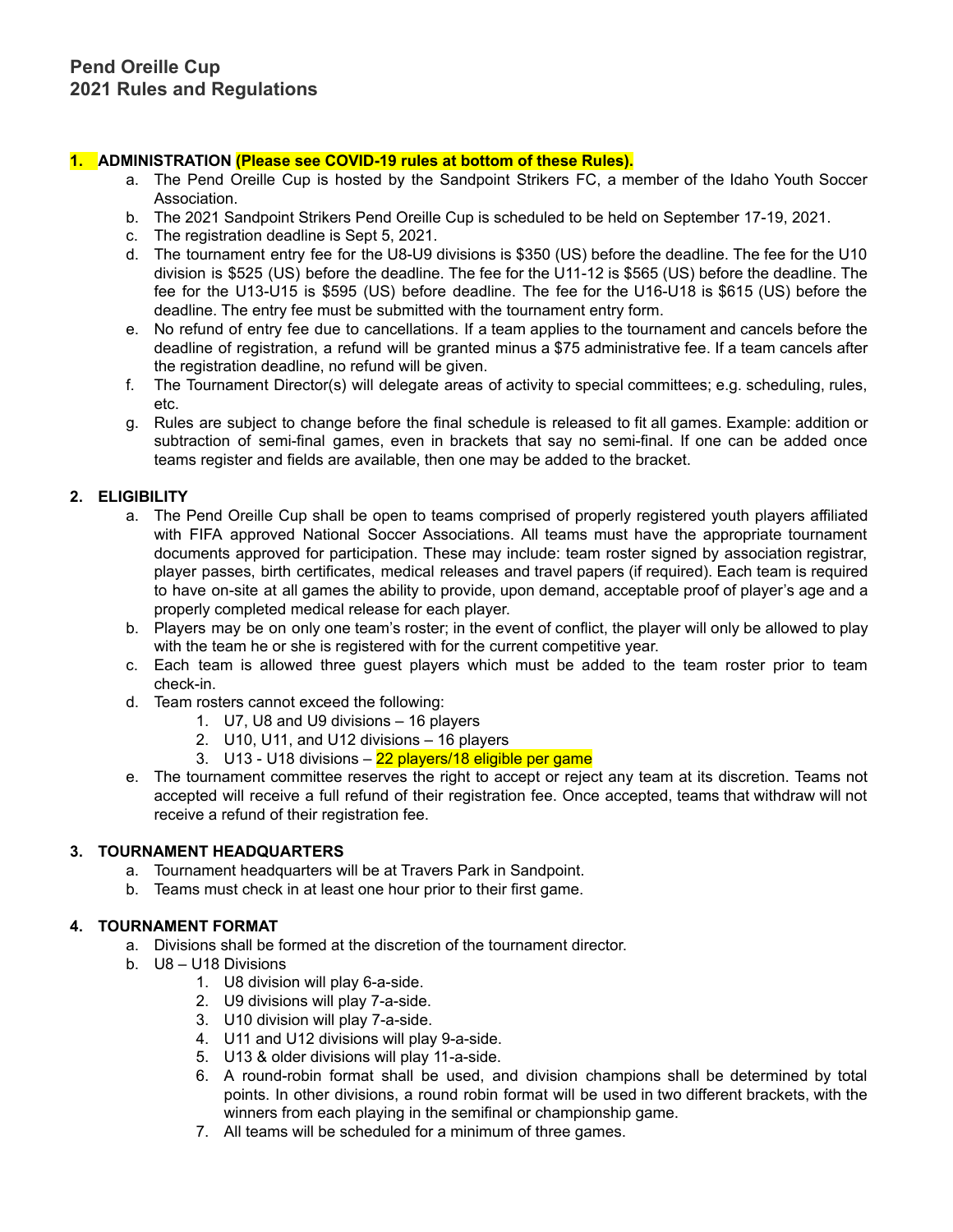- 8. Teams shall be awarded points for game results as follows:
	- 1. Win: Three (3) points
	- 2. Tie: One (1) point
	- 3. Loss: Zero (0) points
	- 4. For each red card that a team receives, it will lose one point from its point total in round robin play.
- 9. Forfeitures: A team not showing or not ready to play after a five-minute grace period will forfeit the game to the ready team. If both teams fail to show or are not ready to play following the five-minute grace period, zero points shall be recorded to both teams.
	- 1. Forfeited games will be recorded as a 1-0 score. The tournament director has the authority to consider extenuating circumstances in determining whether forfeiture has occurred.
- 10. Medals will be given to first and second place teams in all age groups.

# **5. MINIMUM PLAYERS**

- a. In order to play, teams shall have the minimum number of players on the field at the start of the game.
	- 1. 6-a-side five players
	- 2. 7-a-side five players
	- 3. 9-a-side six players
	- 4. 11-a-side seven players

# **6. TIE-BREAKING RULES**

- a. In the event two or more teams are tied in points at the end of all games within a division, the following tie breakers shall be applied in order given:
	- 1. Head-to-Head Results
	- 2. Goal Differential (max 6 per game)
	- 3. Total Goals Scored (max 6 per game)
	- 4. Fewest Goals Allowed
	- 5. Most Shutouts
	- 6. Penalty Kick Shootout
	- 7. One point will be subtracted per Red Card
- b. Semifinal & championship games, if tied at the end of regulation play, shall be decided by a penalty kick shootout.
- c. Penalty kick shootouts: Any five players may be chosen by the respective coaches. If the game is still tied after the first round of penalty kicks, a second separate set of players shall be chosen. The second round of penalty kicks shall be sudden death. Only players on the field at the end of the match may participate in the penalty kick shootout.

# **7. RULES OF PLAY**

- a. The coach or manager of each team must report to tournament headquarters at least 60 minutes prior to the scheduled start of their first game. Any player wearing an orthopedic device must report to the referee tent for approval prior to the start of each game. Hard and unyielding items (guards, casts, braces, etc.) on the hand, wrist, forearm, elbow, upper arm or shoulder must be padded with a closed-cell, slow-recovery forma padding no less than ½-inch thick.
- b. New this year, team and supporting parents will be on the same side of the field (see diagram attached). **This excludes Memorial Field as all spectators sit in the stadium**. All coaches, teams and spectators must stand behind the white line that is five yards back from the sideline. This line allows the linesman to run unimpeded up and down the sideline. No persons are permitted behind the goals.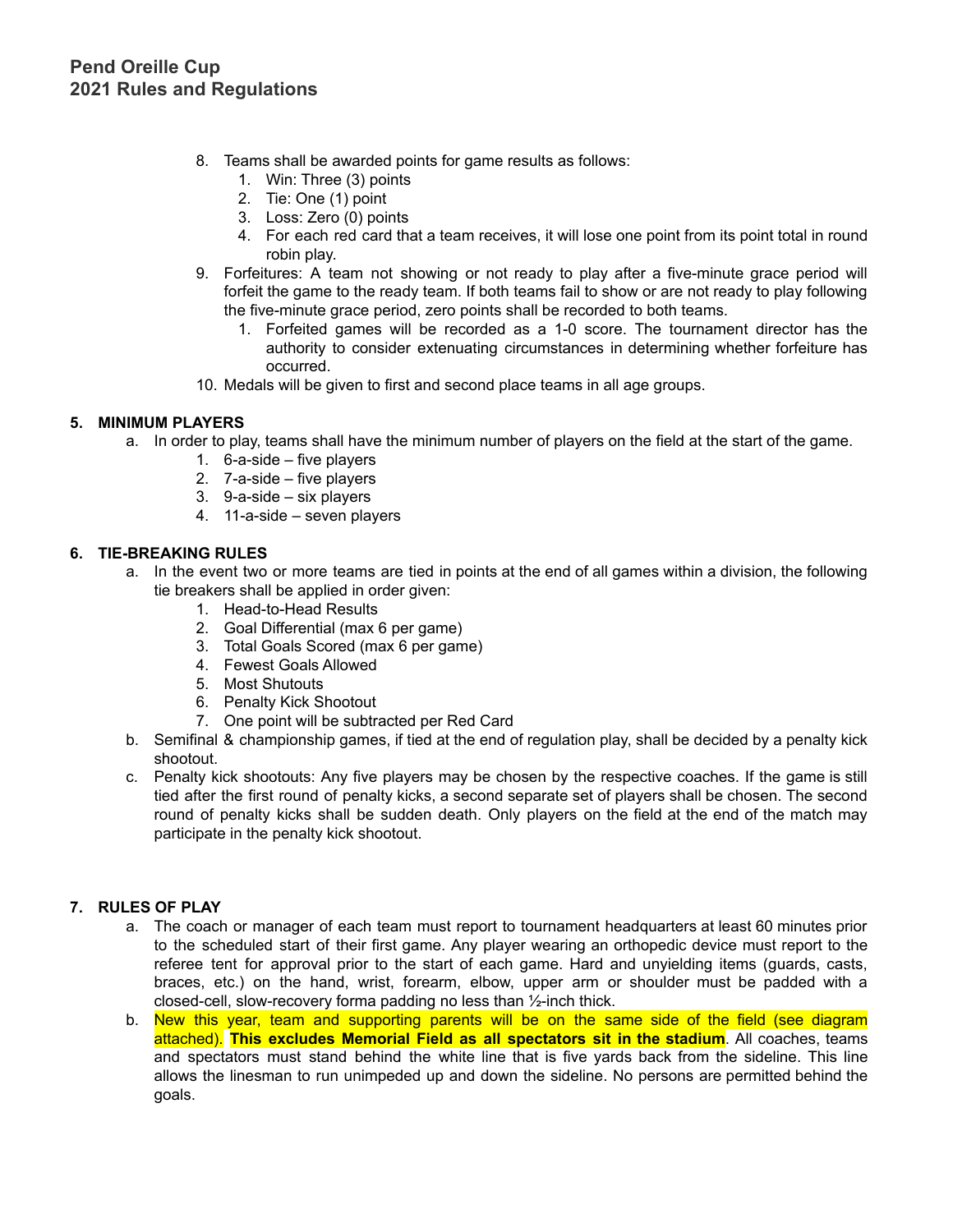- c. Each coach is responsible for the conduct of his/her team and sideline spectators. Lack of control may result in the coach receiving a yellow caution, red card game ejection, and/or disqualification from the tournament.
- d. All teams must have a set of alternate jerseys in case of color conflict. The home team is responsible for wearing a contrasting color. The goal keeper must also have an alternate jersey.
- e. The home team shall provide three (3) game balls for the match. Size 4 for U8, U9, U10, U11 and U12, and Size 5 for U13, U14 and U15.
- f. The home team will be the team listed first on the schedule.
- g. Prior to the start of each scheduled game, each team must present to the referee the team's player cards so that the team maybe checked into play, when asked by the referee to do so.
- h. All games will be played according to the U.S.Y.S.A. Rules of Competition unless otherwise stated in these Sandpoint Strikers Pend Oreille Cup Tournament Rules. **New this year is no heading the ball for U12 and below.**

#### i. **U8 – U10 Modified Law**

The dashed build out lines serve as the offside line in the same way that the half line does on a traditional field: the attacking team cannot be offside unless the offending player is on the attacking side of the line when the ball is played. An attacking player would have to be between the build-out line and the opponent's goal line to be in an offside position. By using the build-out line as the offside line, strikers can take up positions farther from their goal, effectively keeping opposing defenders from pushing up, which decreases space for long balls over the top and increases space in the midfield, incentivizing building play through the thirds of the field and encouraging movement off the ball for the second and third attackers.

Most of the confusion with the build out line comes on goal kicks and/or when the keeper has the ball in hand. In these two occasions all opposing players must retreat behind the build out line. Once the ball is put into play, then normal play resumes and opponents can cross the line to pressure the ball. The ball is in play when the player taking the goal kick plays the ball and it clearly moves. There is no limit to how many defending players may cross the line to pressure the ball.

No slide tackling or drop kicks.

- j. The duration of the games will be as follows. The tournament director may adjust playing times as circumstances warrant. There is no stoppage time.
	- 1. U8 U9: 20 minute halves with a 5 minute half-time.
	- 2. U10 U12: 25 minute halves with a 5 minute half-time.
	- 3. U13 U18: 30 minute halves with a 5 minute half-time (subject to increased time based on teams registering).
- k. For all age groups, free substitution is allowed. Substitutions may be made, with the consent of the referee, during any stoppage in play. Players may exit anywhere on field.
- The goalkeeper six-second rule will be in effect.
- m. In case of inclement weather or fields conditions, games may:
	- 1. Be shortened
	- 2. Go to FIFA kick from the mark
	- 3. Be canceled (if stopped during game and restart is not possible, game will be reported with score at time of stoppage.)
- n. In the event of an unusual circumstance that results in significant loss of game time, the lost game time may be rescheduled at the discretion of the Tournament Director. The rescheduling of the lost game time is subject to field availability. An example of an unusual circumstance would be a major injury to a player, which prevented the use of the playing field or extreme weather which forces the closing of the park. The Tournament defines a significant loss of game time as more than half of the game. Any accumulation of time delays due to minor/moderate injuries to several players would not constitute an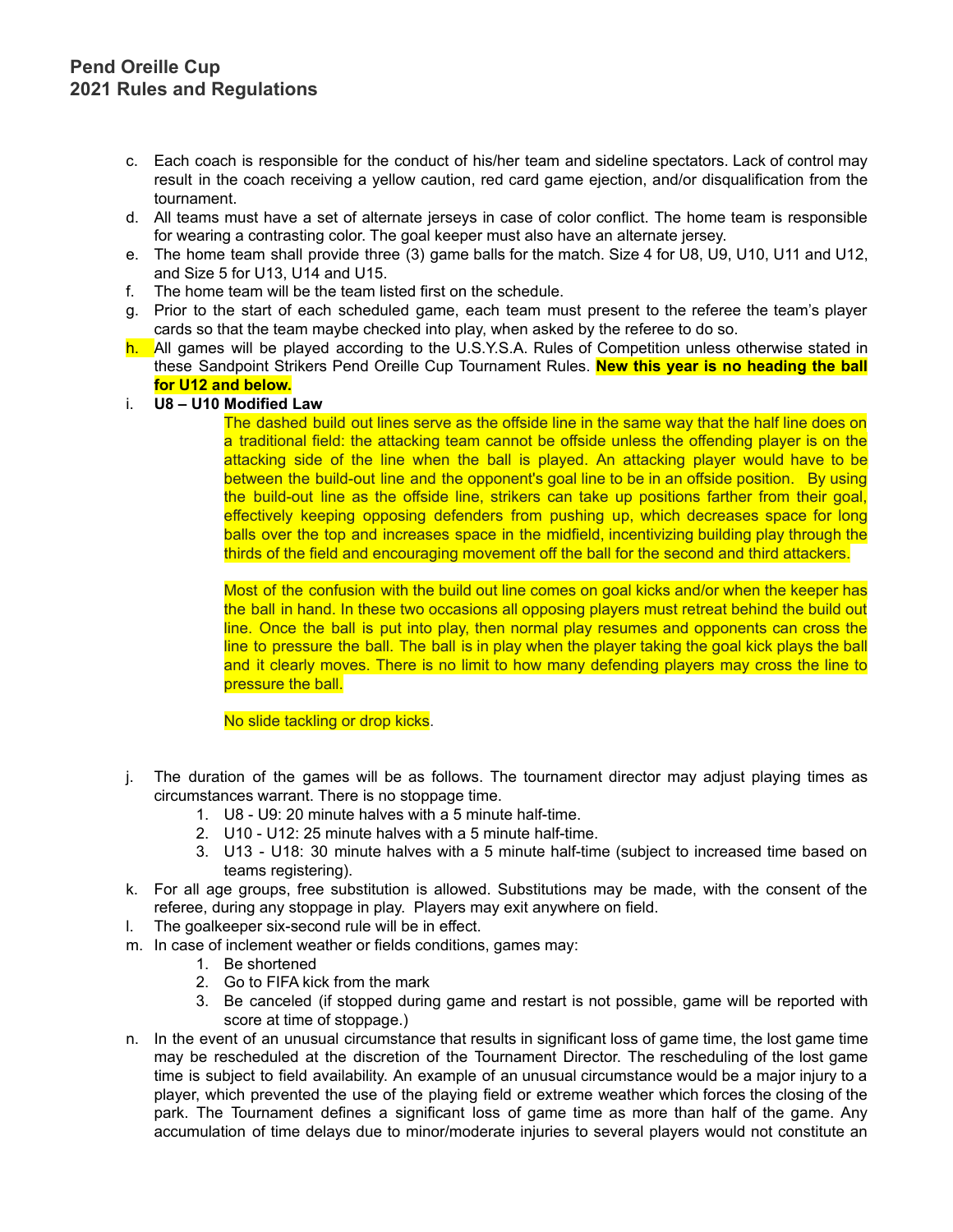unusual circumstance nor will these delays be considered lost game time. An accumulation of time delays resulting from the normal course of a game will not be considered lost game time.

# **8. VIOLATIONS AND PENALTIES**

- a. Infraction or violation of Tournament Rules may result in any of the following penalties:
	- 1. Ineligibility of a player or team from tournament play
		- 2. Forfeiture of game or games
		- 3. Return of trophies or medals
		- 4. Revocation of titles
- b. If the referee abandons the game, the final score will remain as it is at the time of the abandonment. If abandonment occurs solely to the misconduct of one team, that team shall forfeit the game.
- c. Any player receiving three yellow cards during tournament games will be required to sit out the next tournament game following the game in which he/she received the third yellow card.
- d. Any player receiving a red card ejection will sit out the next scheduled tournament game.
- e. A player receiving a second ejection (red card) will be prohibited from competing in additional tournament games.
- f. A coach who receives two yellow cards or a red card ejection during the tournament must sit out of the next game. Teams that fail to abide by these rules will be banned from further competition.

# **9. MATCH AND SCORE REPORTING**

- a. Referees are responsible for reporting the match results, cautions, and ejections to the tournament headquarters. Referees will turn in a completed scorecard to the tournament headquarters within 15 minutes of the game ending.
- b. Both coaches are required to **review and sign** the final scorecard before leaving the field of play.
- c. It is the teams' responsibility to verify the match results, cautions, and ejections reported to the tournament headquarters. Any discrepancy in the information recorded must be disputed within one hour of the game ending. If the game is the last scheduled game of the day, disputes must be made within one hour after the start of first scheduled game the next day. Changes will only be allowed after validation and agreement by either both teams' coaches or the center referee for the game.
- d. At the tournament director's discretion, a referee may provide the above information to the field marshal assigned to the playing field rather than the tournament headquarters at the end of the game. The field marshal will then be responsible to provide the required information and scorecard to the tournament headquarters.

# **10. JUDICIAL**

a. No protests can or will be accepted. All decisions by the referee are final.

# **11. EQUIPMENT**

- a. All players must wear shin guards and soccer cleats.
- b. All players must keep their socks pulled up to their knees and over their shin guards.

# **12. Lightning**

a. 30/30 rule. If lightning is seen and thunder is heard within 30 sec, game will be suspended for 30 min. If If it happens again within the 30 min delay, the 30 min delay starts over. Games within the tried to be played out if time allows and to the discretion of the tournament director. If games cannot be finished then the current score at the start of the delay stands as the final result. **Refer to rule 7 m above**.

# **13. Smoke**

Games will not be played if the smoke index is 150 or above as recorded on official Airnow website. Games will resume if time allows, if games must be abandoned during the game, then last recorded score will stand as final.

New Rules IYSA: